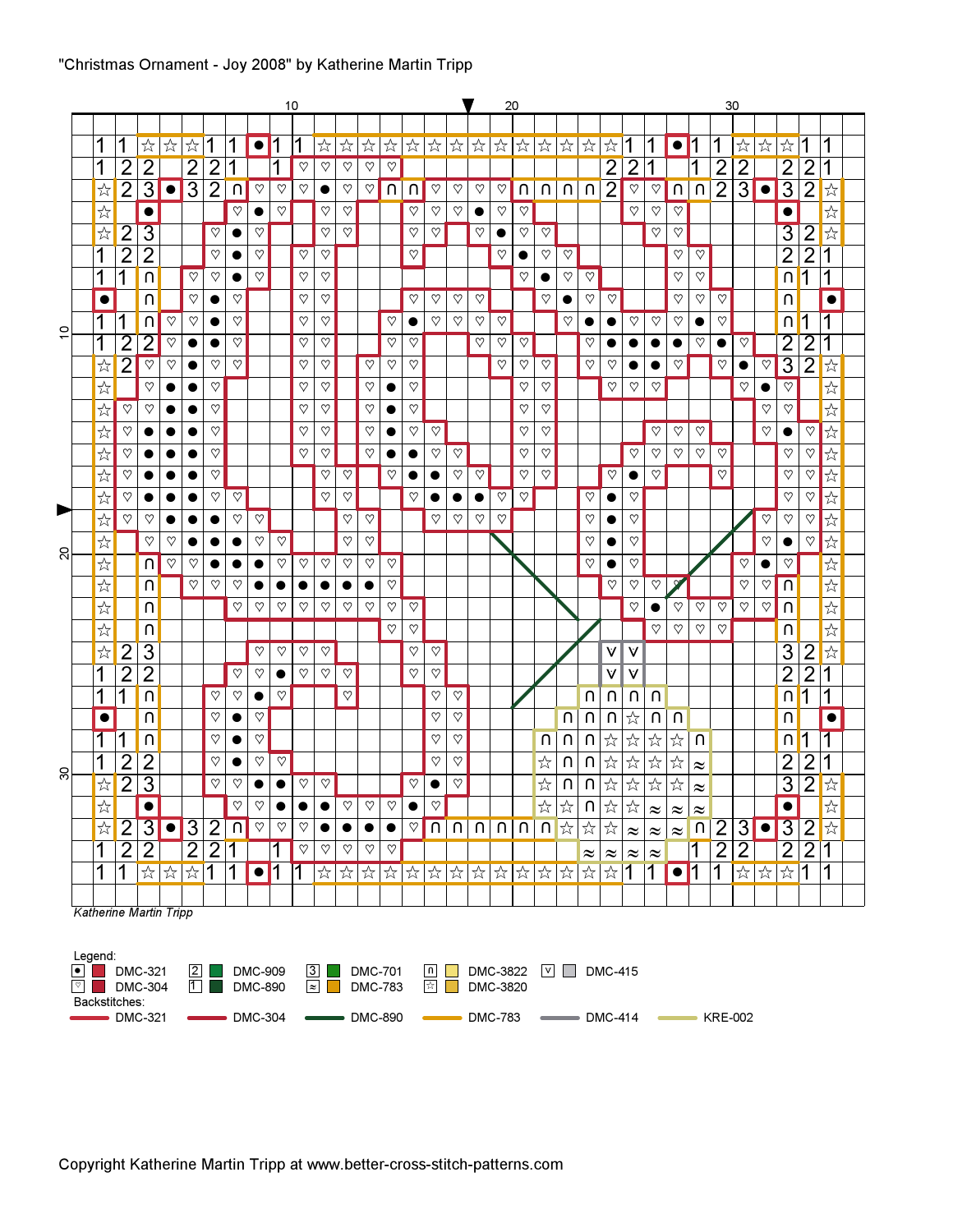# Christmas Ornament - Joy 2008

| Author:             | Katherine Martin Tripp               |
|---------------------|--------------------------------------|
| Company:            | <b>Extra Mile Mercantile</b>         |
| Copyright:          | Katherine Martin Tripp               |
| <b>Website:</b>     | www.better-cross-stitch-patterns.com |
| <b>Fabric:</b>      | Aida or Evenweave                    |
| <b>Grid Size:</b>   | 36W x 36H                            |
| <b>Design Area:</b> | 2.43" x 2.43" (34 x 34 stitches)     |

| Legend:                                                                               |                                             |                                                                          |         |                                                                                          |                    |                          |                                 |
|---------------------------------------------------------------------------------------|---------------------------------------------|--------------------------------------------------------------------------|---------|------------------------------------------------------------------------------------------|--------------------|--------------------------|---------------------------------|
| $\boxed{\bullet}$<br><b>DMC-321</b><br>$\heartsuit$<br><b>DMC-304</b><br>$\boxed{2}$  | <b>ANC-47</b><br>ANC-19                     | christmas red<br>christmas red - md                                      |         | <b>DMC-783</b><br>$\approx$ $\blacksquare$<br>DMC-3822<br>$\vert \mathsf{n} \vert \vert$ | ANC-307<br>ANC-288 | topaz - md<br>straw - It |                                 |
| <b>DMC-909</b><br>1<br><b>DMC-890</b><br>$\overline{3}\overline{1}$<br><b>DMC-701</b> | ANC-230<br>ANC-862<br>ANC-245               | emerald green - vy dk<br>pistachio green - ul dk<br>christmas green - It |         | ☆∥<br>DMC-3820<br>VI<br><b>DMC-415</b>                                                   | ANC-363<br>ANC-848 | straw - dk<br>pearl gray |                                 |
| <b>Backstitch Lines:</b><br>DMC-321                                                   | christmas red<br>DMC-304 christmas red - md |                                                                          | DMC-890 | pistachio green - ul dk<br>DMC-783 topaz - md                                            |                    | <b>KRE-002</b>           | DMC-414 steel gray - dk<br>Gold |

#### **In the Photograph:**

I embroidered "Christmas Ornament - Joy" on 14-count Aida with DMC 6-strand cotton floss, accented it with gold Kreinik Metallic floss. The front and back are stitched on two separate squares, then connected with half stitches. The ornament is padded, then finished off with a gold ribbon hanger and surrounding fringe.

You get the best of both worlds with this set of ornaments--beautiful and sophisticated designs that are quick and easy to complete. This is a great project for beginners or youth, while experienced stitchers will be thrilled with how many they can complete in a short amount of time. These are perfect gifts for coworkers, teachers, friends, family--either singly or as a set.

#### **Stitch Complexity:**

Full cross stitches, half stitches, backstitches, straight stitches, and French knots. Sparkle is added to the bulb with metallic half stitches on top of the cross stitches. For detailed stitch diagrams, return to Home and click on the "How to" button.

#### **How to Cross Stitch this Design:**

If you already know how to cross stitch, the checklist below will get you on your way. Just learning? Simply return to "Home" and click on the "Getting Started" button on the left. There, you will find links to additional instructions and diagrams.

#### **Quick Start**

#### Step 1 - Review this Chart

Eliminate surprises by reading these instructions and reviewing the chart thoroughly before you begin stitching. Identify and learn any unfamiliar stitches listed in "Stitch Complexity" above.

There are four pattern pages:

- One charts the front design . . .
- a second charts the back. To allow for the fringe, both of these include an extra half inch of fabric on all four sides of the the stitched design (increase this if you'd like longer fringe; reduce it for shorter fringe). Note: In order to not cover up the underlying cross stitches, the front pattern does not include all of the straight stitches that will ultimately make up the branches.
- The third page shows the bulb detail. It is first stitched with full cross stitches in the DMC cotton floss. Next, it is stitched over with half stitches using the Krenik metallic floss. Use only the half stitch diagram that matches the direction of the top diagonal of the underlying DMC stitches.
- A fourth page illustrates how to stitch these branches, with each subsequent level of straight stitches shown individually. The red and gold lines are used only to distinguish the stitches. Use the correct floss colors from the legend when stitching the branches onto the Joy ornament.

#### Step 2 - Select and Prepare Your Fabric

To stitch the design exactly as it is in the photgraph, simply use the materials described. If you decide to us a fabric other than 14 count, consider how large you want the finished ornament to be (be sure to include the fringe in these measurements). If you are using the design on a greeting card or in a frame, you can eliminate the fringe and simply add enough around the edges for mounting. Be generous--it's easy enough to cut away unwanted fabric after the stitching is done.

Bright white Aida really stands out on a green tree. But if you like your decorations to have an "antique" feel, try using off-white or cream fabric.

×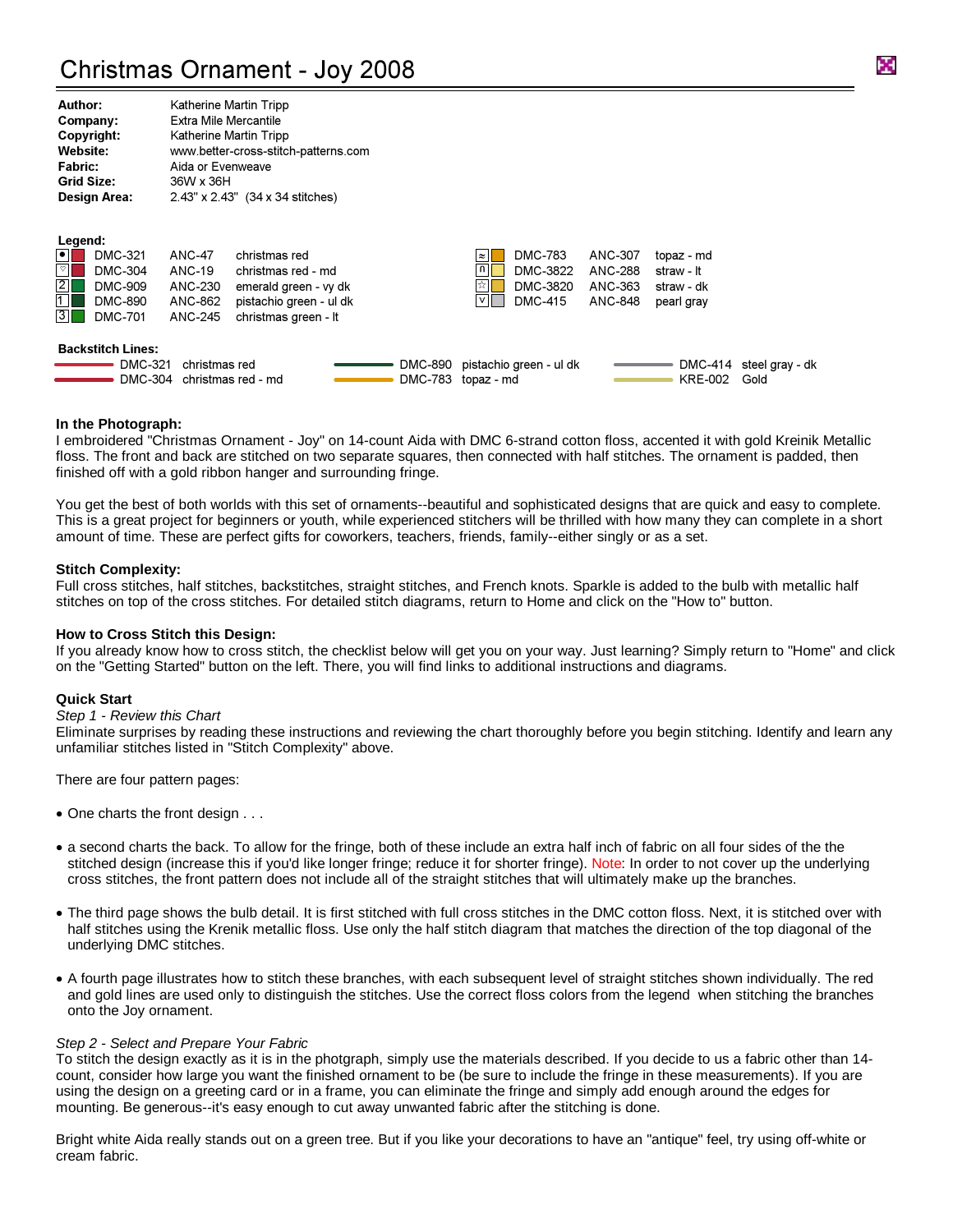If you are indeed making this design into an ornament, there is no need to treat the edges. You will want the edges to "fray" easily when making them into fringe.

If this is not your first cross stitch project, this design is still small enough to eliminate the gridlines. Review our page on "Preparing Fabric" for other tips and techniques.

#### Step 3 - Select and Prepare Your Floss

Use the colors listed above or substitute ones of your own. If using fabric with a different thread count, you may need to adjust the number of strands of floss you'll use. To help you decide, click the "How To..." button on the left menu. At the bottom of the page, you'll find a Floss Coverage link. This page shows cross stitch examples using from one to six strands on fabric with different thread counts. Still uncertain? Work a few sample stitches in the corner of your fabric.

DMC Floss: As you use each of the DMC cotton floss colors, cut the floss into strips 15" to 18" long. For fuller and thicker stitches, separate all six strands and then recombine them into the number of strands you will ultimately use.

I discovered, while stitching the "Joy" ornament, that the red borders (DMC #304 and 321) seemed to be bleeding into the fabric (despite being kept perfectly dry). I ran several strands of each under cold water, gently working in a small drop of mild dishwashing detergent. To my surprise, I laid it on a white towel and my suspicions were confirmed--the red ran! I repeated the process above until no more color leeched. It dried in no time, and showed no discernable color fading. Even though I did not plan for the ornament to ever get wet, I felt more confident knowing now it wouldn't matter.

Kreinik Metallic Floss: Cut the Kreinik Metallic floss into strips 12" to 15" long, as metallics tend to separate and break after prolonged stitching. Do not use the sewing method with metallic floss. To stitch over areas already cross-stitched with DMC floss, switch to a slightly larger needle. This makes a bigger hole for the metallic floss to slip through. Because there is less friction on the metallic floss, it will separate and break less often.

Because of this floss, this design is not meant to be stitched on fabric that will be worn, washed or ironed. However, if you do want to use it in this manner (napkins, bread cloths, clothing, etc.), simply eliminate the metallic floss overstitching.

#### Step 4 - Stitch the Design

Each square containing a symbol represents one stitch; the legend indicates which color to use.

I like the stability and strength of Aida for these ornaments. But if you prefer something with an obvious over-under weave (like linen), the placement of the first stitch is critical. To prevent puckering and to provide stability, the first diagonal of the first stitch must start and end where a vertical fabric thread crosses over a horizontal thread.

Use the following number of strands for the front and back designs:

Cross stitches - 2 strands Backstitches (outlining w/DMC floss) - 1 strand Half stitches (join sides) - 2 strands Half stitches (bulb w/Krenik floss) 2 strands Straight stitches (branches) - 1 strand Straight stitches (bulb loop) - 2 strands

French knot (colon after "from") - 2 strands Backstitch text on back of ornament - see below

Follow this order when stitching:

- Cross stitch the entire front design, except for the tree branches and bulb, and outline with backstitches where indicated.
- Bulb: Fill in the bulb with cross stitches using DMC floss. Then, using 2 strands of the Krenik gold metallic floss, overstitch the bulb with backstitches. Choose the pattern where the backstitches are slanted in the same direction as the top diagonal of the underlying cross stitch. Outline the bulb with backstitches, and use straight stiches to create the "loop" hanging around the lower part of the "y."
- Branches: Stitch the branches with straight stitches. Follow the pattern in order from top to bottom. Use the colors on the legend in these steps: 1=center stem (shown here in dark green), 2=first layer of needles (shown in medium green), 3=second layer of needles (shown in gold), 3=third layer of needles (shown in red), 4=repeat the center stem again.

You do not need to follow the branch stitching exactly. If you get the second layer done and like the look, stop there. I actually considered stopping after the center stem and first needles were stitched. As always, stitch to please yourself. This is what makes every cross stitch piece unique.

- Cross stitch the corners on the back design as charted.
- Backstitch the letters: 2 strands in red for Merry Christmas (using Alphabet 06)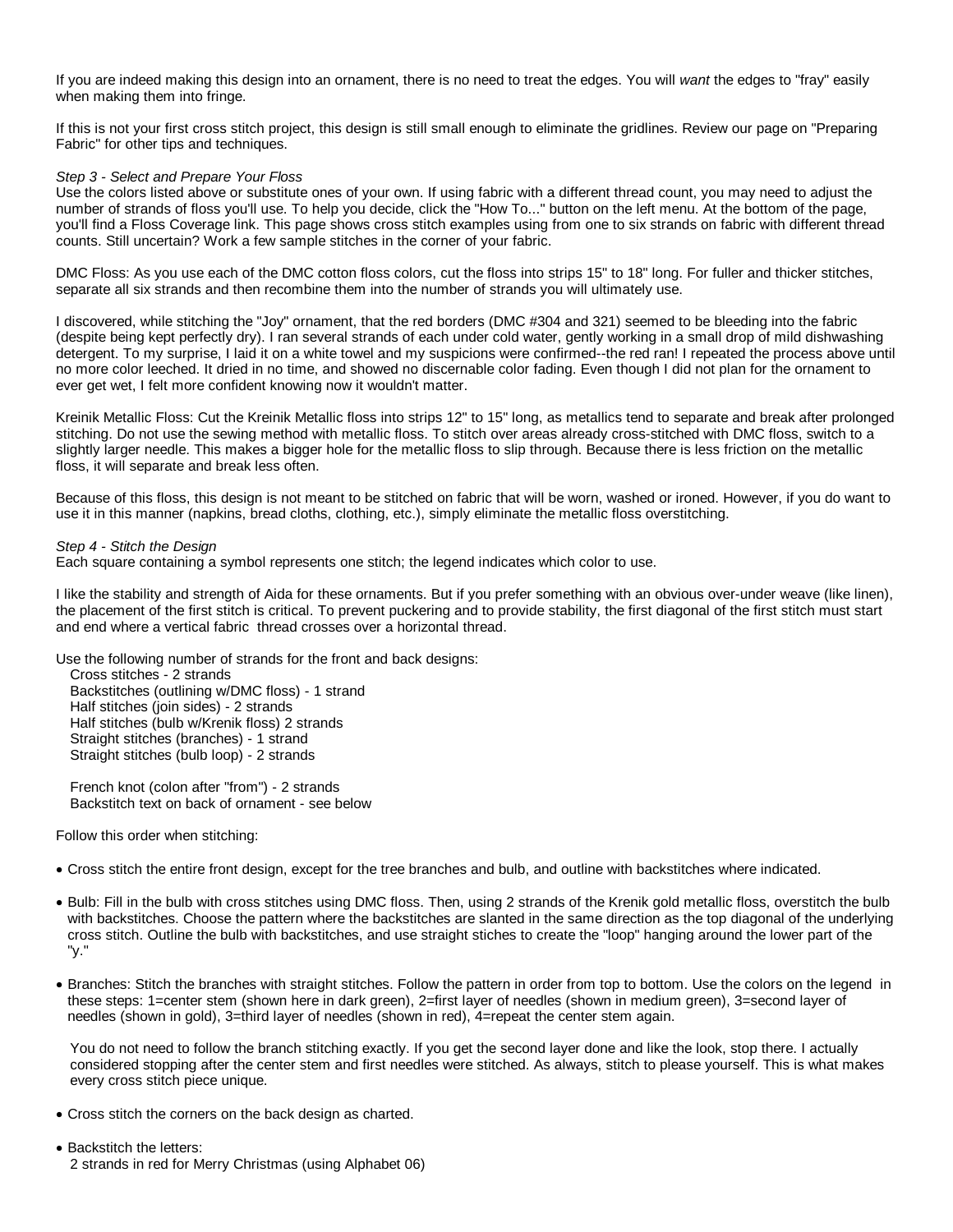2 strands in gold DMC for the year (using Alphabet 06)

1 strand in metallic gold stitched on top of the year

1 strand in green for the "to" name (using Alphabet 02)

1 strand in red for the "from" name (using Alphabet 02)

Select the "Graph Paper" button on the left menu to print blank graph paper. Next, select the "Free Alphabets" button to print patterns for the lettering. Click on "Alphabet 123's for help with lettering.

#### Step 5 - Assemble the Ornament

Align the corners of the front and back designs, wrong sides together. Using half stitches in the fabric row immediately surrounding the design, stitch across the top of the ornament. See detailed diagrams and instructions by clicking "Join Sides" from the buttons on the left.

Thread a narrow ribbon through a larger needle in the same way you thread floss. Bring your needle up through the top center hole of the ornament front. Then go down through the top center hole of the ornament back. Adjust the length of the loop, then tie the raw ends together (these knotted ends will ultimately be inside the ornament).

Stitch the remaining sides together. Stop when you have only one half of one side left open. Lightly stuff the inside with batting or other filler to about 1/2 inch thick.

Stitch the ornament closed. Bury the end of the floss by running your needle into the center of the stuffed ornament, then out again. Pull the floss taut, and cut. Flatten the ornament, and the ends should disappear back into the center of the ornament padding.

Leave the fabric edges the length they are, or trim them to your preference. Pull away the horizontal rows of cloth on each side to make the fringe. See detailed diagrams and instructions by clicking "Make Fringe" from the buttons on the left.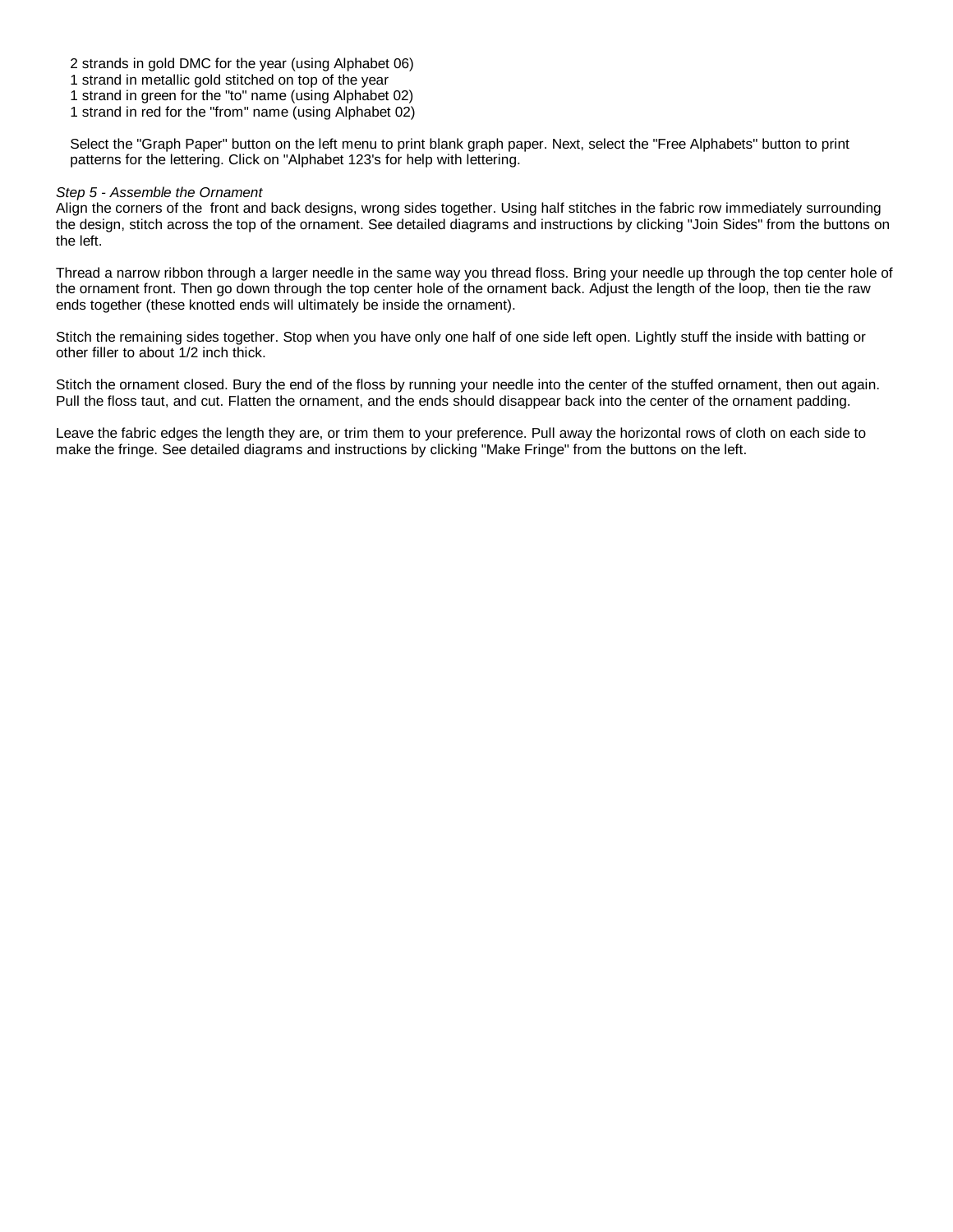### "Christmas Ornament - Joy 2008" by Katherine Martin Tripp

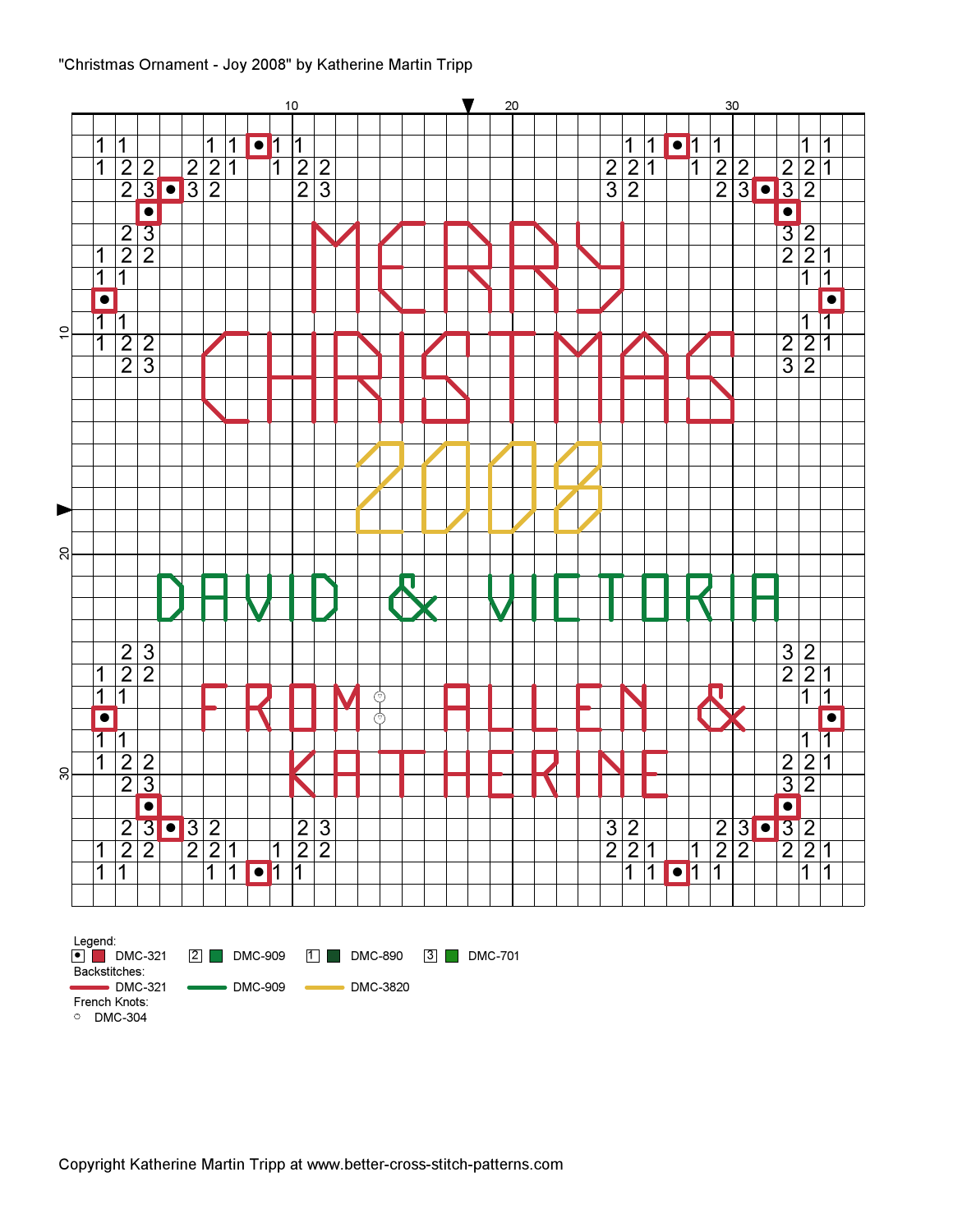# "Christmas Ornament - Joy 2008" by Katherine Martin Tripp

|                       |   |        |           |           |           |                              |           |           | 10 |                          |   |                          |                          |                          |                          |   |                          | 20 |   |   |    |                          |                          |   |                          |                          | 30 |
|-----------------------|---|--------|-----------|-----------|-----------|------------------------------|-----------|-----------|----|--------------------------|---|--------------------------|--------------------------|--------------------------|--------------------------|---|--------------------------|----|---|---|----|--------------------------|--------------------------|---|--------------------------|--------------------------|----|
|                       |   |        |           |           |           |                              |           |           |    |                          |   |                          |                          |                          |                          |   |                          |    |   |   |    |                          |                          |   |                          |                          |    |
|                       |   |        |           | $\vee$    | V         |                              |           |           |    |                          |   |                          | $\vee$                   | ۷                        |                          |   |                          |    |   |   |    | ۷I                       | V                        |   |                          |                          |    |
|                       |   |        |           | $\vee$    | $\vee$    |                              |           |           |    |                          |   |                          | V                        | $\vee$                   |                          |   |                          |    |   |   |    | $\vee$                   | V                        |   |                          |                          |    |
|                       |   |        | $\cap$    | $\cap$    | $\cap$    | $\cap$                       |           |           |    |                          |   | –                        | $\qquad \qquad$          | $\qquad \qquad$          | -                        |   |                          |    |   |   | -  | $\qquad \qquad$          | $\overline{\phantom{0}}$ | – |                          |                          |    |
|                       |   | $\cap$ | n.        | $\cap$    | ☆         | $\cap$                       | ⋂         |           |    |                          | - |                          | $\overline{\phantom{0}}$ | $\overline{\phantom{m}}$ | -                        | - |                          |    |   |   | -  | $\overline{\phantom{m}}$ | -                        | - | -                        |                          |    |
|                       | U | $\cap$ | $\cap$    | ☆         | ☆         | ☆                            | ☆         | $\cap$    |    | $\overline{\phantom{0}}$ | - |                          |                          | –                        |                          |   | $\overline{\phantom{m}}$ |    |   | - | -  |                          | -                        |   | -                        | -                        |    |
| $\blacktriangleright$ | ☆ | U      | $\cap$    | ☆         | ☆         | $\stackrel{\wedge}{\bowtie}$ | ☆         | $\approx$ |    | —                        | - | —                        | -                        | —                        | -                        | - | -                        |    | - | — | -  | -                        | -                        | - | —                        | -                        |    |
|                       | ☆ | U      | $\cap$    | ☆         | ☆         | $\stackrel{\wedge}{\bowtie}$ | ☆         | $\approx$ |    | -                        | - |                          | -                        | –                        | -                        |   | -                        |    | – | - | -- |                          | -                        | - |                          | -                        |    |
|                       | ☆ | ☆      | $\cap$    | ☆         | ☆         | $\approx$                    | $\approx$ | $\approx$ |    | —                        | - | $\overline{\phantom{m}}$ | $\overline{\phantom{0}}$ | $\overline{\phantom{m}}$ | -                        | - | -                        |    | - | - | -  |                          | -                        | - | $\overline{\phantom{0}}$ | $\overline{\phantom{0}}$ |    |
| $\overline{c}$        |   | ☆      | ☆         | ☆         | $\approx$ | $\approx$                    | $\approx$ |           |    |                          | - | $\overline{\phantom{0}}$ | -                        | -                        | $\overline{\phantom{0}}$ | - |                          |    |   | - | -  |                          | -                        | - | $\overline{\phantom{0}}$ |                          |    |
|                       |   |        | $\approx$ | $\approx$ | $\approx$ | $\approx$                    |           |           |    |                          |   | —                        | -                        | $\overline{\phantom{m}}$ | $\overline{\phantom{0}}$ |   |                          |    |   |   | -  |                          | $\overline{\phantom{0}}$ | - |                          |                          |    |
|                       |   |        |           |           |           |                              |           |           |    |                          |   |                          |                          |                          |                          |   |                          |    |   |   |    |                          |                          |   |                          |                          |    |

Katherine Martin Tripp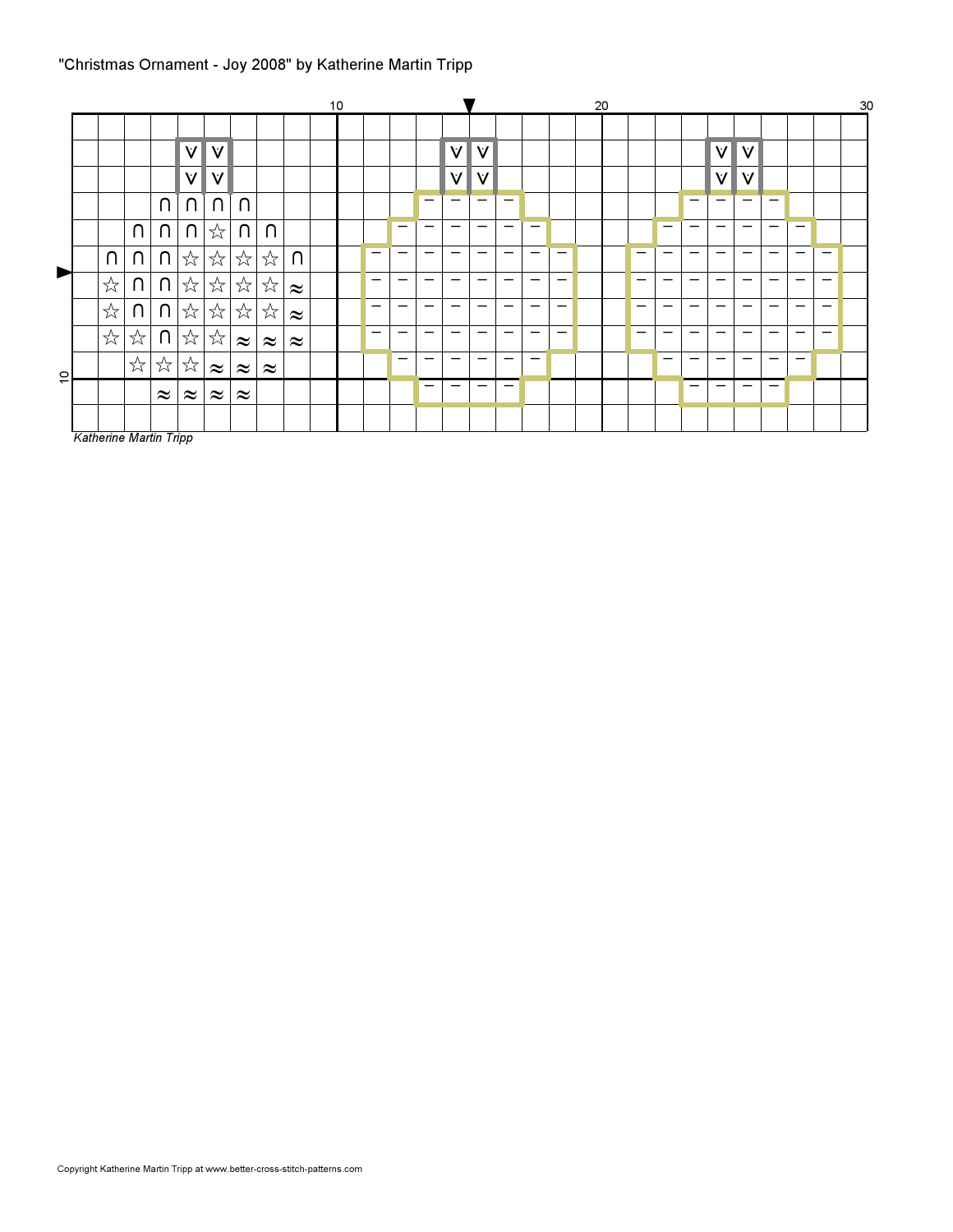## "Christmas Ornament - Joy 2008" by Katherine Martin Tripp



Copyright Katherine Martin Tripp at www.better-cross-stitch-patterns.com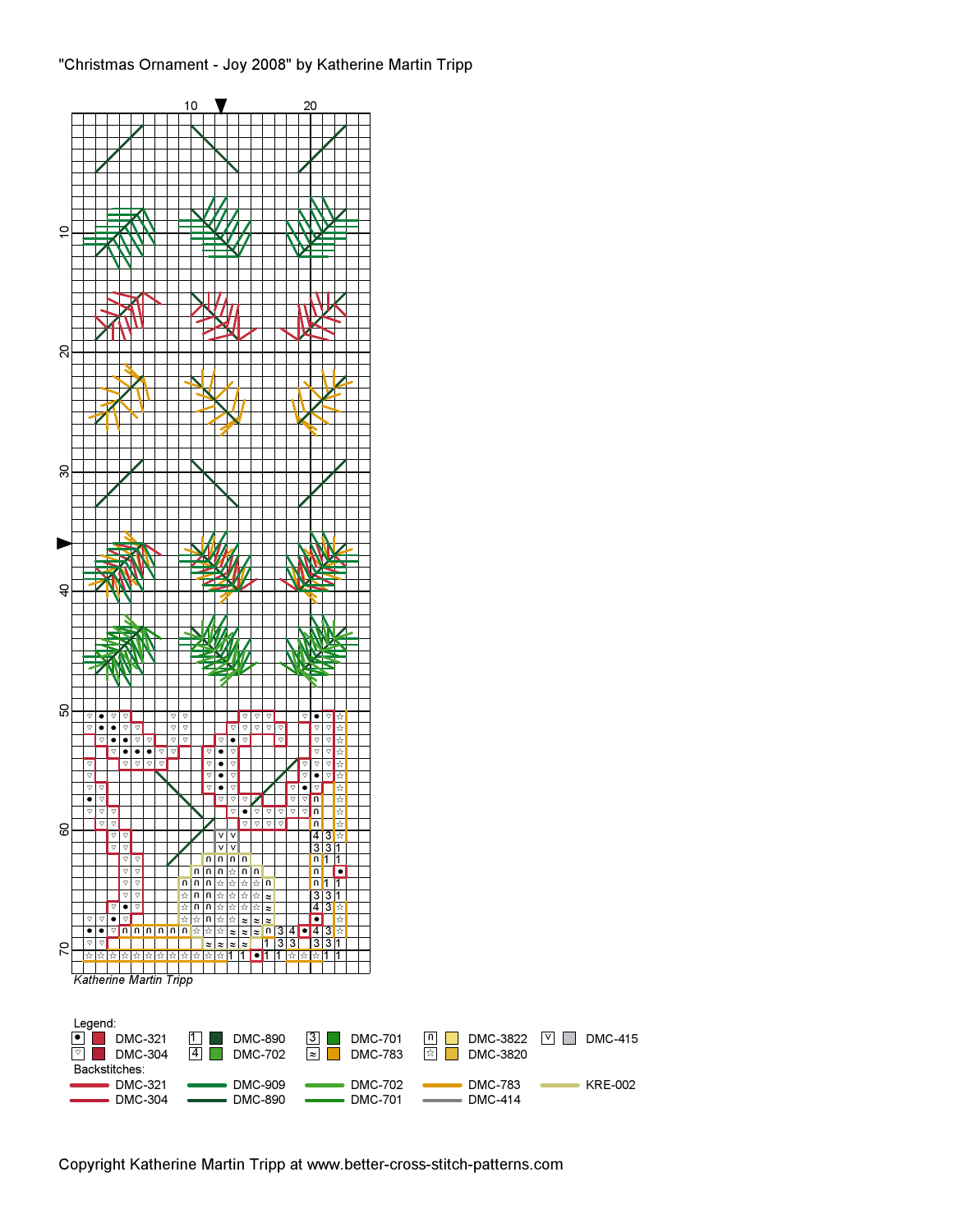

Copyright Katherine Martin Tripp at www.better-cross-stitch-patterns.com